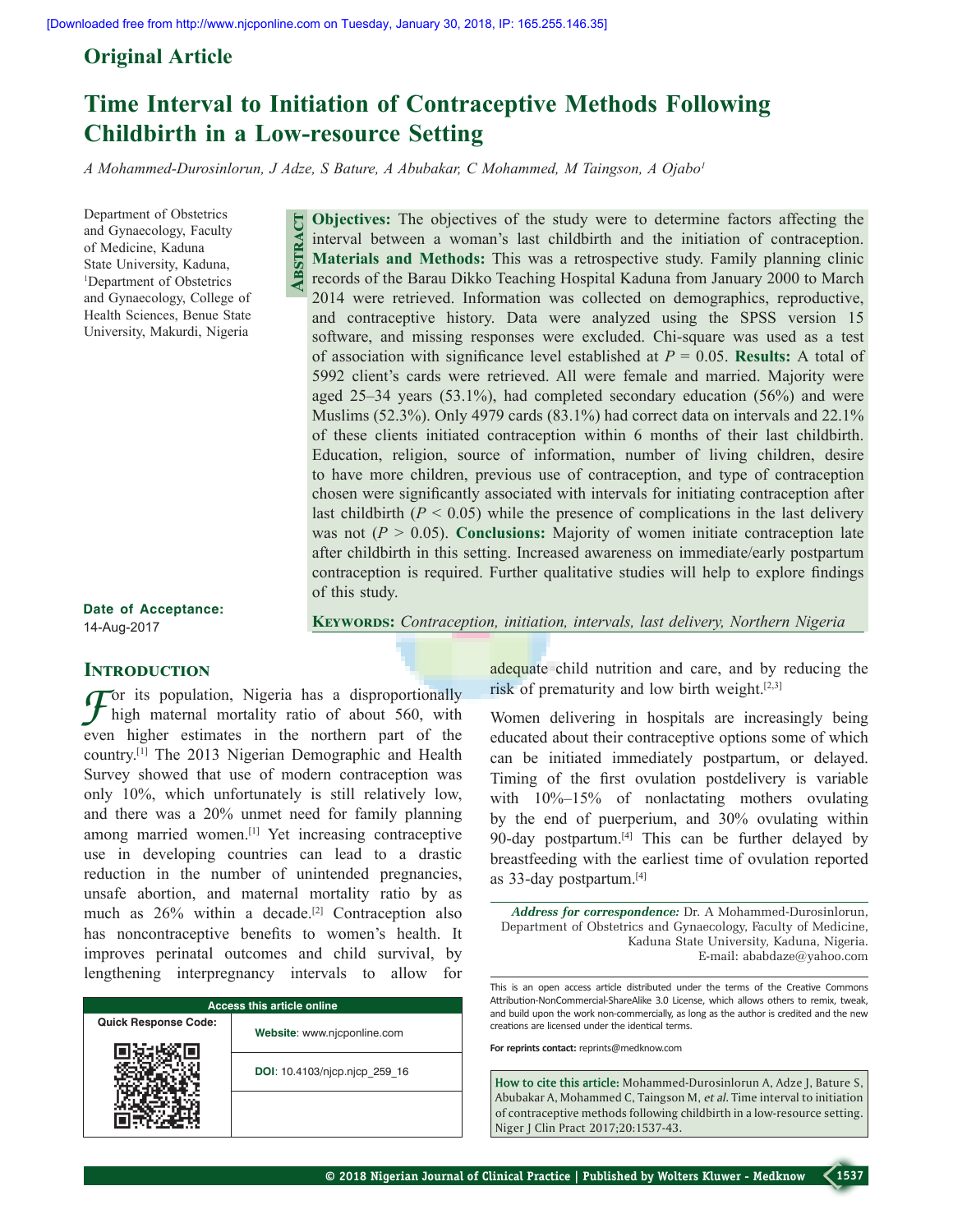The developing world has an estimated 105–122 million married women with an unmet need for family planning annually, especially within a 1‑year period following delivery.[3] In Kenya, one similar study showed that out of all postpartum months women was exposed to the risk of another pregnancy by having intercourse, about 28% were months where no contraceptive method was used.<sup>[3]</sup> More so, as menstrual resumption acted as the trigger for initiating contraceptive use.[3] The risk of unintended pregnancy by having sex while using no contraceptive method within 2 years after childbirth is also high, putting nearly one-third of women at risk.<sup>[5]</sup>

The traditional use of lactational amenorrhea and prolonged postpartum sexual abstinence<sup>[3]</sup> may also delay initiation of contraceptive use. Although one previous Nigerian study showed that women resume sexual intercourse early after childbirth without the use of contraception; about 67.6% (230 out of 340 women) had a mean time to resuming intercourse of 8.2  $(\pm 2.9)$  weeks postpartum and a median time of 8.0 weeks. About 3.5% (8 out of 230) did so within the puerperium.[6]

The longer a woman waits before initiating contraception after her last childbirth, the higher her risk of unintended pregnancies. Hence, this paper aims to determine which factors affect the interval between a woman's last childbirth, to the initiation of contraception in northern Nigeria. Findings from the study may help direct future patient education and policies on contraception to increase the uptake of contraception in the immediate postpartum period to better prevent risk of unintended pregnancies.

## **Materials and Methods**

The study setting was Barau Dikko Specialist Hospital, a 240‑Bed Secondary Care hospital located in Kaduna, northern Nigeria and the hospital caters for the metropolis and its environs. Approval for the study was gotten from the Kaduna state ministry of health. There was no risk to clients whose information were kept confidential. We used a retrospective study design to evaluate intervals from last childbirth to initiation of contraception. All available client records from the family planning clinic from 1 January, 2000, to 31 March, 2014, were retrieved. Information was collected on demographics, reproductive, menstrual, and contraceptive history. Data on interval from last childbirth to initiation of contraception coded as <6 months, 6–15 months, and >15 months were also collected. Relevant data were analyzed using the statistical package for social sciences version 15 (Chicago, SPSS Inc). Missing responses were stated as such and excluded from analysis.

Descriptive analysis was done using frequencies and percentages. Chi‑square and binomial logistic regression were used to test the association between intervals from last childbirth and initiation of contraception, and demographic/other relevant factor. Statistical significance level was established at a  $P = 0.05$ .

## **Results**

A total number of 5992 client cards were retrieved and all clients were female and married. Majority of clients were aged between 25 and 34 years (53.1%), had either completed their secondary education or gone further (56%) and were Muslims (52.3%). Demographic characteristics are shown in Table 1. However, only 4979 cards (83.1%) had correctly filled data on intervals to initiation of contraception from the last childbirth as shown in Table 2, and only 22.1% of the clients initiated contraception within 6 months of last childbirth.

| Table 1: Demographic characteristics of family planning |  |
|---------------------------------------------------------|--|
| <b>clients</b>                                          |  |

| спешь                       |                   |  |  |
|-----------------------------|-------------------|--|--|
| <b>Variable</b>             | Frequency $(\% )$ |  |  |
| Age (years)                 |                   |  |  |
| $20$                        | 131(2.2)          |  |  |
| $20 - 24$                   | 985 (16.4)        |  |  |
| $25 - 29$                   | 1501(25.1)        |  |  |
| $30 - 34$                   | 1680 (28.0)       |  |  |
| 35-39                       | 1053 (17.6)       |  |  |
| $40 - 44$                   | 455 (7.6)         |  |  |
| 45-49                       | 139(2.3)          |  |  |
| >50                         | 47(0.8)           |  |  |
| Missing                     | 1(0.0)            |  |  |
| Education                   |                   |  |  |
| None                        | 595 (9.9)         |  |  |
| Some primary                | 409(6.8)          |  |  |
| Completed primary           | 861 (14.4)        |  |  |
| Some secondary              | 685 (11.4)        |  |  |
| Completed secondary or more | 3410 (56.9)       |  |  |
| Missing                     | 32(0.5)           |  |  |
| Religion                    |                   |  |  |
| Islam                       | 3135 (52.3)       |  |  |
| Christianity                | 2278 (38.0)       |  |  |
| Others                      | 33(0.6)           |  |  |
| Missing                     | 546 (9.1)         |  |  |
| Total                       | 5992 (100)        |  |  |

| Table 2: Time intervals to initiation of contraception |  |  |  |  |
|--------------------------------------------------------|--|--|--|--|
| among clients                                          |  |  |  |  |

| <b>Interval from last delivery</b> | Frequency $(\% )$ |
|------------------------------------|-------------------|
| $\leq 6$ months                    | 1096(18.3)        |
| $6-15$ months                      | 2454(41.0)        |
| $>15$ months                       | 1427(23.8)        |
| Missing                            | 1013(16.9)        |
| Total                              | 5992 (100)        |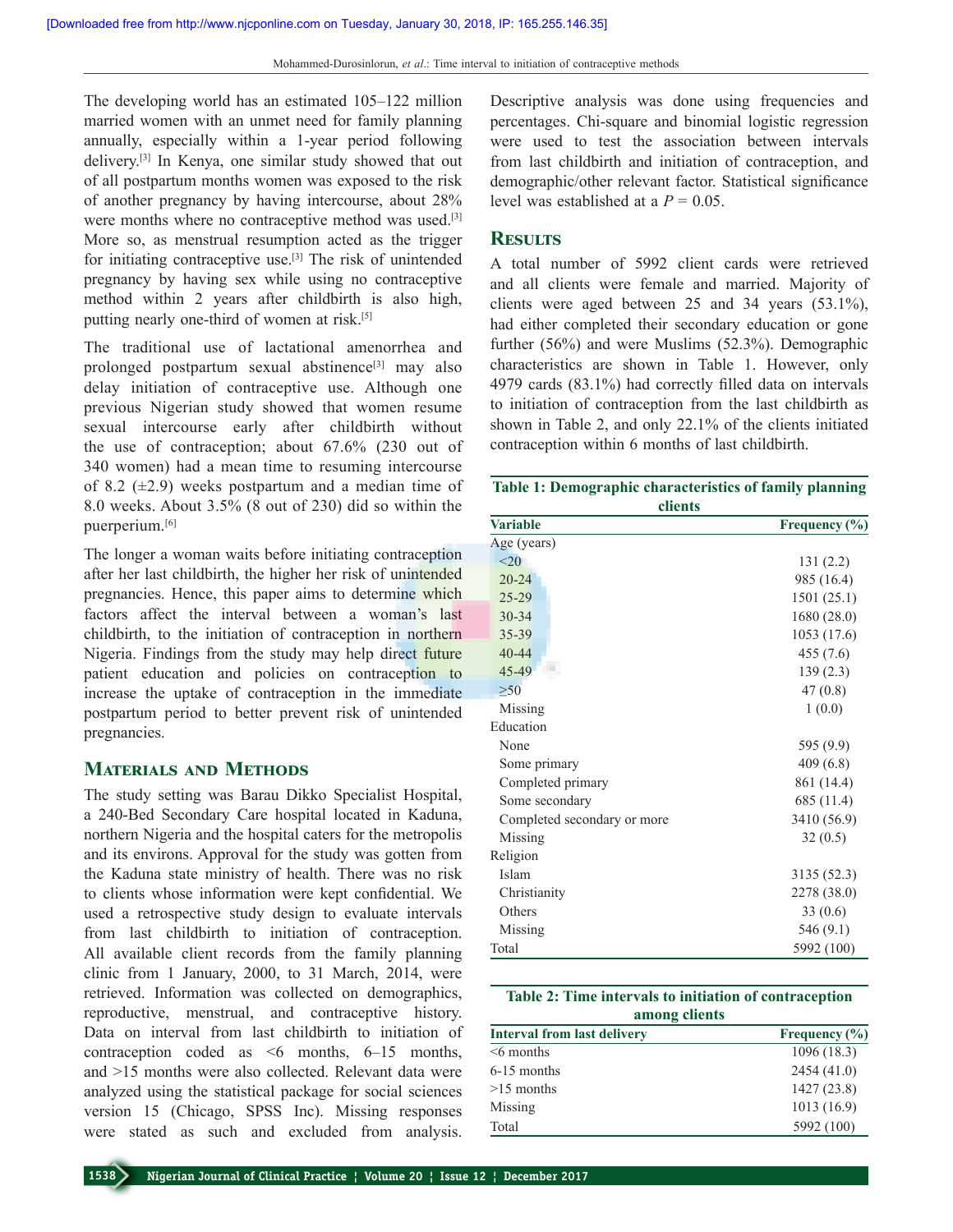Several factors were associated with the interval of initiating contraception after last childbirth such as: age, education, religion, source of information about contraceptive service, number of living children, breastfeeding, desire to have more children or not,

previous use of contraception, and type of contraception chosen at the first visit to the family planning clinic (all  $P < 0.05$  are shown in Table 3).

Those aged <35 years generally initiated contraception earlier within 15 months of last

|                                 |                                       | Table 3: Cross-tabulations of variables with Interval to initiation of contraception from last childbirth |                      |
|---------------------------------|---------------------------------------|-----------------------------------------------------------------------------------------------------------|----------------------|
| <b>Variable</b>                 | $\leq 6$ months (row $\frac{6}{10}$ ) | $6-15$ months (row $\%$ )                                                                                 | $>15$ months (row %) |
| Age (years)                     |                                       |                                                                                                           |                      |
| $<$ 20                          | 35(38.9)                              | 55 (61.5)                                                                                                 | 0(0.0)               |
| $20 - 24$                       | 367(41.2)                             | 474 (53.3)                                                                                                | 49 $(5.5)$           |
| 25-29                           | 292 (22.9)                            | 837 (65.8)                                                                                                | 114(11.3)            |
| $30 - 4$                        | 229 (16.4)                            | 696 (49.8)                                                                                                | 472 (33.8)           |
| 35-39                           | 146 (18.2)                            | 309 (38.5)                                                                                                | 348 (43.3)           |
| 40-44                           | 16(4.2)                               | 59 (15.6)                                                                                                 | 304 (80.2)           |
| 45-49                           | 0(0.0)                                | 19(19.2)                                                                                                  | 80(80.8)             |
| $>50$                           | 13(27.7)                              | 5(10.6)                                                                                                   | 29(61.7)             |
| $\chi^2$ , df, P                |                                       | 1349.540, 14, < 0.001                                                                                     |                      |
| Education                       |                                       |                                                                                                           |                      |
| None                            | 99 (25.6)                             | 189 (49.0)                                                                                                | 98 (25.4)            |
| Some primary                    | 66 (22.6)                             | 121(41.4)                                                                                                 | 105(36.0)            |
| Completed primary               | 127(16.1)                             | 359 (45.6)                                                                                                | 302 (38.3)           |
| Some secondary                  | 175(33.1)                             | 278 (52.6)                                                                                                | 76(14.4)             |
| Completed secondaryor more      | 630 (21.3)                            | 1484 (50.3)                                                                                               | 838 (28.4)           |
| $\chi^2$ , df, P                |                                       | 122.349, 8, < 0.001                                                                                       |                      |
| Religion                        |                                       |                                                                                                           |                      |
| Islam                           | 783 (29.9)                            | 1364(52.1)                                                                                                | 472(18.0)            |
| Christianity                    | 259(14.1)                             | 804 (43.8)                                                                                                | 772 (42.1)           |
| Others                          | 4(12.1)                               | 27(81.8)                                                                                                  | 2(6.1)               |
| $\chi^2$ , df, P                |                                       | 369.886, 4, < 0.001                                                                                       |                      |
| Source of information           |                                       |                                                                                                           |                      |
| Clinic personnel                | 629(21.4)                             | 1495 (50.9)                                                                                               | 816 (27.8)           |
|                                 |                                       |                                                                                                           |                      |
| Outreach personnel              | 9(17)                                 | 26(49.1)                                                                                                  | 18(34.0)             |
| Radio                           | 56(23.5)                              | 98 (41.2)                                                                                                 | 84 (35.3)            |
| Television                      | 49 (27.7)                             | 64(36.2)                                                                                                  | 64(36.2)             |
| Print media                     | 0(0.0)                                | 18 (100)                                                                                                  | 0(0.0)               |
| Friends/relatives               | 277 (25.8)                            | 90 (45.7)                                                                                                 | 305(28.5)            |
| Community health workers        | 28(80.0)                              | 7(20.0)                                                                                                   | 0(0.0)               |
| Others                          | 0(0.0)                                | 6(100)                                                                                                    | 0(0.0)               |
| $\chi^2$ , df, P                |                                       | 130.735, 14, <0.001                                                                                       |                      |
| Number of living children       |                                       |                                                                                                           |                      |
| None                            | 0(0.0)                                | 0(0.0)                                                                                                    | 0(0.0)               |
| $1 - 2$                         | 495 (30.1)                            | 990 (60.1)                                                                                                | 161(9.8)             |
| $3 - 4$                         | 276 (17.2)                            | 765 (47.8)                                                                                                | 560 (35.0)           |
| >4                              | 313 (18.6)                            | 667 (39.6)                                                                                                | 706 (41.9)           |
| $\chi^2$ , df, P                |                                       | 473.639, 4, < 0.001                                                                                       |                      |
| Complications in last pregnancy |                                       |                                                                                                           |                      |
| N <sub>0</sub>                  | 939 (22.2)                            | 2063 (48.9)                                                                                               | 1221 (28.9)          |
| Yes                             | 80 (19.4)                             | 197 (47.8)                                                                                                | 135 (32.8)           |
| $\chi^2$ , df, P                |                                       | 3.344, 2, 0.188                                                                                           |                      |
| Breastfeeding                   |                                       |                                                                                                           |                      |
| Yes                             | 885 (31.5)                            | 1726 (63.7)                                                                                               | 129(4.8)             |
| No                              | 133(9.1)                              | 284 (19.4)                                                                                                | 1050(71.6)           |
| $\chi^2$ , df, P                |                                       | 2097.426, 2, P<0.001                                                                                      |                      |

*Contd...*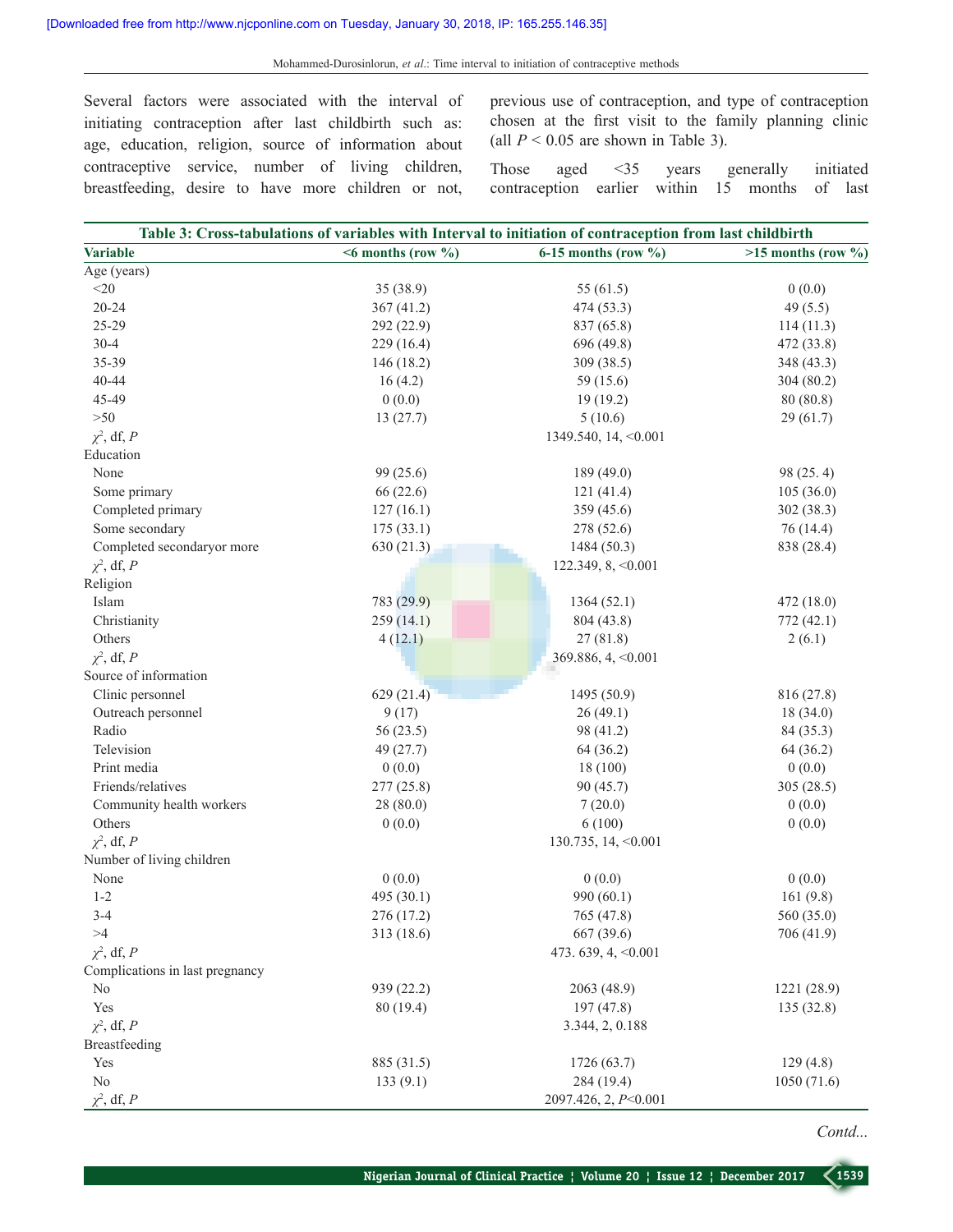Mohammed‑Durosinlorun, *et al*.: Time interval to initiation of contraceptive methods

| Table 3: Contd               |                             |                         |                          |  |
|------------------------------|-----------------------------|-------------------------|--------------------------|--|
| <b>Variable</b>              | $\leq 6$ months (row $\%$ ) | 6-15 months (row $\%$ ) | $>15$ months (row $\%$ ) |  |
| Do you want more children in |                             |                         |                          |  |
| future?                      |                             |                         |                          |  |
| No                           | 43 $(9.2\%)$                | 122(26.0)               | 304(64.8)                |  |
| Yes                          | 989 (21.6)                  | 1956(51.5)              | 850 (22.4)               |  |
| Uncertain                    | 33(10.6)                    | 137(44.1)               | 141(45.3)                |  |
| $\chi^2$ , df, P             |                             | $431.232, 4, \le 0.001$ |                          |  |
| Previous contraception       |                             |                         |                          |  |
| N <sub>0</sub>               | 631(29.2)                   | 1179 (54.6)             | 350 (16.2)               |  |
| Yes                          | 409(18.5)                   | 907(40.9)               | 899 (40.6)               |  |
| $\chi^2$ , df, P             |                             | $323.529, 2, \le 0.001$ |                          |  |
| Chosen contraception         |                             |                         |                          |  |
| Oral contraceptive pills     | 238 (37.8)                  | 313 (49.8)              | 78 (12.4)                |  |
| Injectables                  | 456(24.2)                   | 964(51.1)               | 465(24.7)                |  |
| Implants                     | 69 (37.5)                   | 98 (53.3)               | 17(9.2)                  |  |
| Intrauterine devices         | 280(16.0)                   | 762(43.5)               | 710(40.5)                |  |
| $\chi^2$ , df, P             |                             | $305.440, 6, \le 0.001$ |                          |  |

*Significance was P<*0.05. DF=Degree of freedom;  $\chi^2$ =Chi-square test

| Table 4: Binomial logistic regression results of factors associated with interval to initiation of contraception from last |   |  |
|----------------------------------------------------------------------------------------------------------------------------|---|--|
|                                                                                                                            | . |  |

| childbirth                           |             |                     |      |               |                  |  |  |
|--------------------------------------|-------------|---------------------|------|---------------|------------------|--|--|
| Variable                             |             | Interval <6 months? |      | 95% CI        | $\boldsymbol{P}$ |  |  |
|                                      | Yes $(\% )$ | No $(\%$            |      |               |                  |  |  |
| Age $(n=4978)$                       |             |                     |      |               |                  |  |  |
| $<$ 35 years                         | 923(25.3)   | 2727(74.4)          | 0.89 | $0.70 - 1.13$ | 0.334            |  |  |
| $\geq$ 35 years                      | 175(13.2)   | 1153(86.8)          |      |               |                  |  |  |
| Education ( $n=4947$ )               |             |                     |      |               |                  |  |  |
| Primary or less                      | 292(19.9)   | 1174(80.1)          | 0.91 | $0.75 - 1.10$ | 0.333            |  |  |
| Secondary or more                    | 805(23.1)   | 2676(76.9)          |      |               |                  |  |  |
| Religion $(n=4454)$                  |             |                     |      |               |                  |  |  |
| Islam                                | 783 (29.9)  | 1836(70.1)          | 1.56 | 1.32-1.84     | < 0.001          |  |  |
| Christianity                         | 259(14.1)   | 1576 (85.9)         |      |               |                  |  |  |
| Source of information                |             |                     |      |               |                  |  |  |
| Health worker or clinic              | 666(22.0)   | 2362 (78.0)         | 0.67 | $0.56 - 0.79$ | < 0.001          |  |  |
| Nonhealth worker                     | 382 (25.3)  | 1129(74.7)          |      |               |                  |  |  |
| Breastfeeding $(n=4177)$             |             |                     |      |               |                  |  |  |
| Yes                                  | 855 (31.5)  | 1855(68.5)          | 3.43 | 2.75-4.28     | < 0.001          |  |  |
| No                                   | 133(9.1)    | 1334 (90.9)         |      |               |                  |  |  |
| Number of living children $(n=4933)$ |             |                     | 1.36 | 1.17-1.58     | < 0.001          |  |  |
| $1 - 4$                              | 772(23.7)   | 2480 (76.3)         |      |               |                  |  |  |
| >4                                   | 312 (18.6)  | 1369(81.4)          |      |               |                  |  |  |
| Want more children $(n=4575)$        |             |                     |      |               |                  |  |  |
| Yes                                  | 989 (26.1)  | 2806 (73.9)         | 1.78 | 1.31-2.42     | < 0.001          |  |  |
| N <sub>0</sub>                       | 76(9.7)     | 704 (90.3)          |      |               |                  |  |  |
| Prior contraception $(n=4375)$       |             |                     |      |               |                  |  |  |
| Short acting                         | 409(18.5)   | 1806(81.5)          | 0.73 | $0.62 - 0.86$ | < 0.001          |  |  |
| Long acting                          | 631(29.2)   | 1529(70.8)          |      |               |                  |  |  |
| Contraception selected $(n=4450)$    |             |                     |      |               |                  |  |  |
| Short acting                         | 694(27.6)   | 1820 (72.4)         | 1.35 | 1.14-1.59     | < 0.001          |  |  |
| Long acting                          | 349 (18.0)  | 1587 (82.0)         |      |               |                  |  |  |

*n*=Number analyzed; OR=Odds ratio; CI=Confidence interval

delivery while those above 35 years initiated contraception later (after 15 months) ( $\chi^2$  = 1349.540,  $P \le 0.001$ ) [Table 3]. A greater percentage of those

educated to secondary level initiated contraception earlier (within 6 months, 33.1%) compared to those with no education (25.6%) ( $\chi^2 = 122.349$ ,  $P < 0.001$ )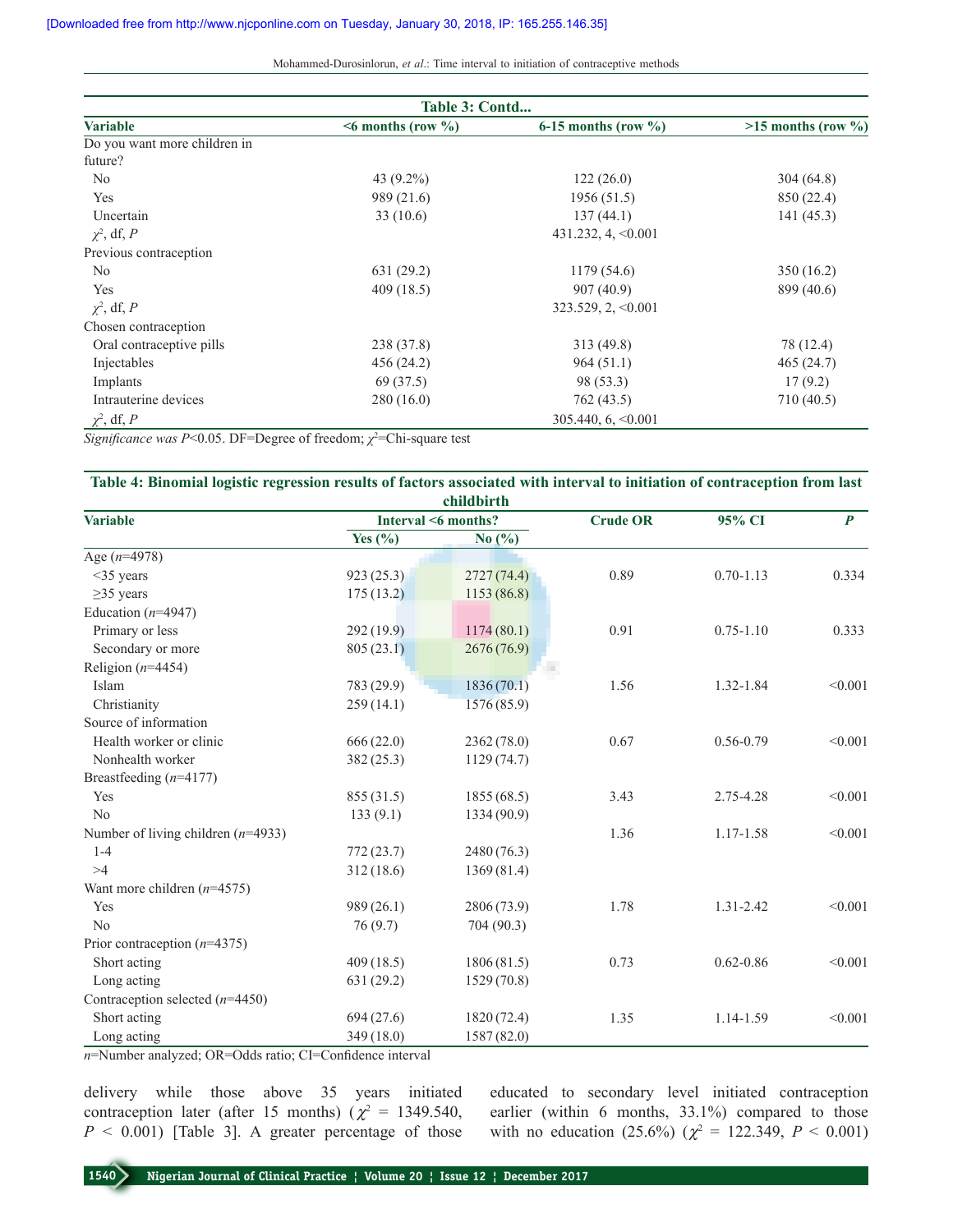[Table 3]. More Muslim clients initiated contraception earlier, within 6 months (29.9%) of last childbirth compared to Christians (14.1%) and clients of others faiths (12.1%) ( $\chi^2$  = 369.886,  $P < 0.001$ ) [Table 3]. Clients whose information about contraception was from community health workers were more likely to initiate contraception earlier, within 6 months (80%) than clients whose information came from other sources (<30%) ( $\chi^2$  = 130.735, *P* < 0.001) [Table 3]. All clients had at least one child but clients with lower parity (1–2 deliveries) initiated contraception earlier within 6 months than compared with those of higher parity (>2deliveries) ( $\chi^2 = 473$ ,  $P < 0.00$ ) [Table 3]. More breastfeeding clients (31.5%) initiated contraception within 6 months compare to nonbreastfeeding clients  $(9.1\%) (\chi^2 = 2097.426,$ *P* < 0.001) [Table 3]. Clients whose indication for contraception was child spacing (26.1%) initiated contraception earlier within 6 months than those who did not want more children (9.2%) or were uncertain (10.6%) ( $\chi^2$  = 431.232, *P* < 0.001) [Table 3]. Clients with no previous use of contraception initiated contraception earlier (29.2%) within 6 months compare to previous users  $(18.5\%) (\chi^2 = 323.529)$ ,  $P \leq 0.001$ ) [Table 3]. When the chosen contraceptive method for current use was intrauterine devices (IUDs), clients were least likely to initiate contraception within 6 months (16%) than when compared to other forms of contraception ( $\chi^2 = 305.440$ ,  $P < 0.001$ ) [Table 3]. However, the presence of complications in the last delivery was not significantly associated with interval taken to initiate contraception after last delivery ( $\chi^2$  = 3.344, df = 2, P = 0.188) [Table 3].

Significant variables were recoded to dichotomous values and binomial regression analysis done [Table 4]. And, as shown in Table 4, all variables had individual significance  $(P < 0.05)$  in the model except for age and education ( $P \ge 0.05$ ).

#### **Discussion**

As is typical in the Nigerian setting from our experience, all clients attending the family planning clinic were female, married and had at least one child. Family planning services and staff in this part of the world are not very friendly towards unmarried women, and there are prevailing myths about possible future infertility as a side effect of some contraceptive methods, so nulliparous women are not usually seen at family planning clinics.

Only a minority of clients (22.1%) initiated contraception within 6 months of their last childbirth, so majority were at risk of unwanted pregnancies, even if they breastfed exclusively. Uptake of postpartum family planning (PPFP) remains low in sub-Saharan Africa.<sup>[7]</sup> More than 200 million women in developing countries would like to delay their next pregnancy or even stop bearing children altogether, but do not use effective forms of contraception (Singh 2003). One Kenyan study showed that 92% of postpartum women reported that they needed contraception, but only 2% left the hospital with a method after delivery.[8] In Kenya, Indonesia, the Dominican Republic, and Peru, only about 20%–40% of women initiated contraceptive use in the postpartum period before they became at risk for another pregnancy.[9]

Postpartum abstinence is also a common practice, and so a woman may feel no need to use contraception, though this study was unable to explore postpartum abstinence; one Nigerian study showed that among women in 9–10‑month postpartum, 50% of women were not using contraception and 20% had not resumed sex.[10,11] Other barriers to contraception include lack of awareness and access, myths surrounding side effects, ambivalence and low perception of risk.<sup>[12]</sup> In our experience in this part of the country, there are lot of traditional methods used for contraception some of which are undocumented (mainly herbs and seeds,) or of unknown efficacy but which women may be using $[13]$  and lead to delays initiating modern forms of contraception. Furthermore, the study was unable to explore if women have actually used and stopped other contraceptives (such as condoms and gels) before coming to the clinic.

Younger women initiated contraception earlier than older women. The reason for this is not very clear, but this is similar to other studies, and one such study showed that increasing age of women significantly reduced their use of PPFP.[7,14‑16] In America, younger women <25 years were more likely to use long-acting reversible contraceptives at a military facility.[15] Younger women are more fertile and perhaps are more motivated to initiate contraception earlier because they do not want to interrupt their education or other pursuits. Another study, however, found that postpartum use of modern contraception was not affected over the years by age in Nigeria, but in Ethiopia, there was a significant increase in uptake of postpartum contraception among adolescents from 2005 to 2011.[17]

Our findings suggest that those with some secondary education initiated contraception earlier than those with no education. This finding is consistent with other studies.[3,7,18] Higher education is usually associated with better use of health facilities and in this instance, probably with better understanding of the need and benefits for contraception, range of choices and side effects.[7] A study done in Kenya, Indonesia, the Dominican Republic, and Peru showed that in all four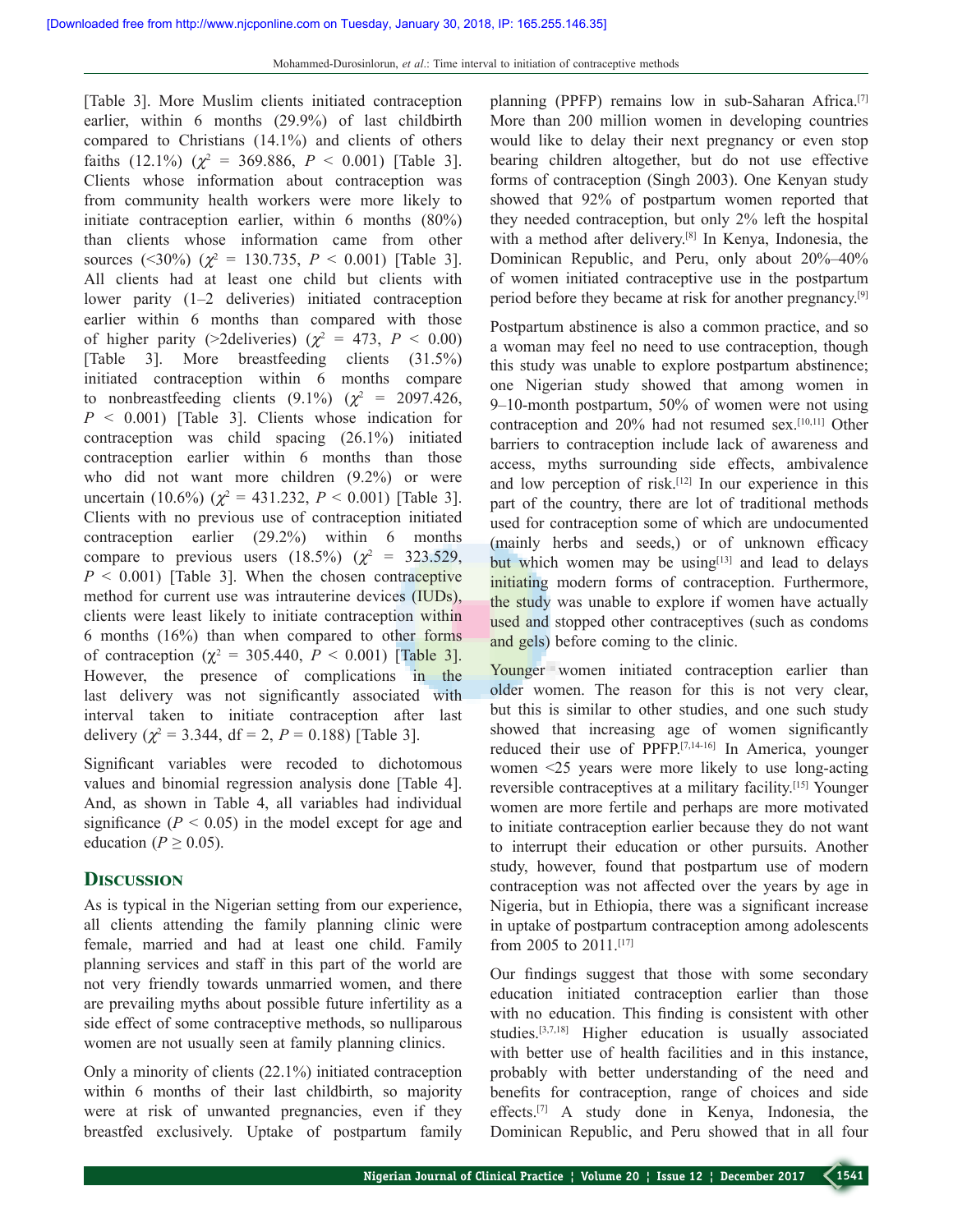countries the likelihood of adopting contraception during the first 12‑month postpartum increases with the level of education of the mother<sup>[9]</sup>

Muslims initiated contraception earlier than clients of other faiths in this study, which is contrary to the general perception. It is likely that awareness and acceptability are increasing. In one other study, religious affiliation was not very significant except that among Christians, Protestants were more likely to use modern contraceptive methods than Catholics.[7,19] Both Islam and Christianity have been known to sometimes discourage the use of modern contraception.[20,21]

In Southeastern Nigeria, 68% of the unmarried rural population learned about contraceptive methods from either the mass media or from health workers.[22] It is not surprising that in our study, women receiving information about contraception from community health workers were more likely to initiate contraception earlier than others. Community health workers can reach a wider audience of women to educate them about contraception. In other studies, women's exposure to family planning messages on the media increased demand and use of PPFP.[7]

In this study, women of lower parity initiated contraception earlier than those of higher parity. This is similar to the finding that the number of living children had a direct relationship to the likelihood of using PPFP.[7] Women of lower parity are likely to be younger so the same reasons may apply.

Women breastfeeding initiated contraception earlier than those not breastfeeding. This is despite the fact that breastfeeding can be used as an effective contraceptive method if it is exclusive and associated with amenorrhea within the first 6-month postpartum.<sup>[23]</sup> Perhaps, it is because the women breastfeeding were also younger and more educated**,** [24] hence more aware about contraception. Regular visits to the hospital (e.g., to immunizes children) coincides with the time women are breastfeeding so they have more contact with health workers who may perhaps have counseled them on contraception. It is important to note that the WHO recommends that combined hormonal contraceptive methods should not be initiated until at least 6 months postpartum, and after breastfeeding skills and patterns have been well established.<sup>[25]</sup> Providers need to be aware of this since when counseling breastfeeding women seeking contraception who appear to come earlier in this setting. However, breastfeeding status was ascertained at the time of the family planning visit, and it is obvious that women who come for contraception shortly after delivery are more likely to be breastfeeding than women who come later. If this is the case, then

the association between breastfeeding and contraception initiation intervals may be spurious so caution should be exercised interpreting this particular result.

More women were getting contraception for spacing rather than limiting their family size which is consistent with findings from national Nigerian studies,<sup>[1]</sup> showing high fertility probably due to society values. Women using contraception for child spacing initiated contraception earlier than those that had completed their family size or those uncertain. The "spacers" obviously knew exactly what they wanted and were not taking any chances. Perhaps they had previously experienced the negative effects of an unwanted pregnancy or short birth intervals.

Women with no previous use of contraception initiated contraception earlier than previous users of contraception. It is likely that previous users had experienced some unwanted effects such as altered menstrual patterns. Especially as the initiation of contraception was more likely to be delayed when the current choice of contraception was IUDs. Yet IUDs can be used in the immediate postpartum period (within 48 hours of delivery) with numerous benefits.<sup>[26]</sup> IUDs are highly effective, do not interfere with breastfeeding but may be associated with unwanted side effects such as cramps, expulsion, perforation, and heavy bleeding.[26]

Surprisingly, complications in the last delivery were not significantly associated with the interval taken to initiate contraception. We would have expected that when pregnancies are complicated, women are more likely to seek care and in the process receive adequate information about contraception. There needs to be proper integration of family planning into all aspects of maternity care. Although in our experience, when the obstetric outcome of a complicated pregnancy was not a live birth, women tend to want to get pregnant again quickly to replace their loss.

### **Conclusions and Recommendations**

Majority of women initiate contraception late after childbirth in this setting. Both clients and providers need to be educated on the uptake of contraception at a time when it is most likely to be effective, especially after a recent delivery. There should be better integration of family planning into maternal and child care programs. Counseling should always emphasize how side effects of contraception can be minimized, especially among previous users. The importance of educating girls to a reasonable level cannot be overemphasized. Additional studies using qualitative/prospective design methods may be useful to further explore findings and reasons why women in this setting do not initiate contraception early.